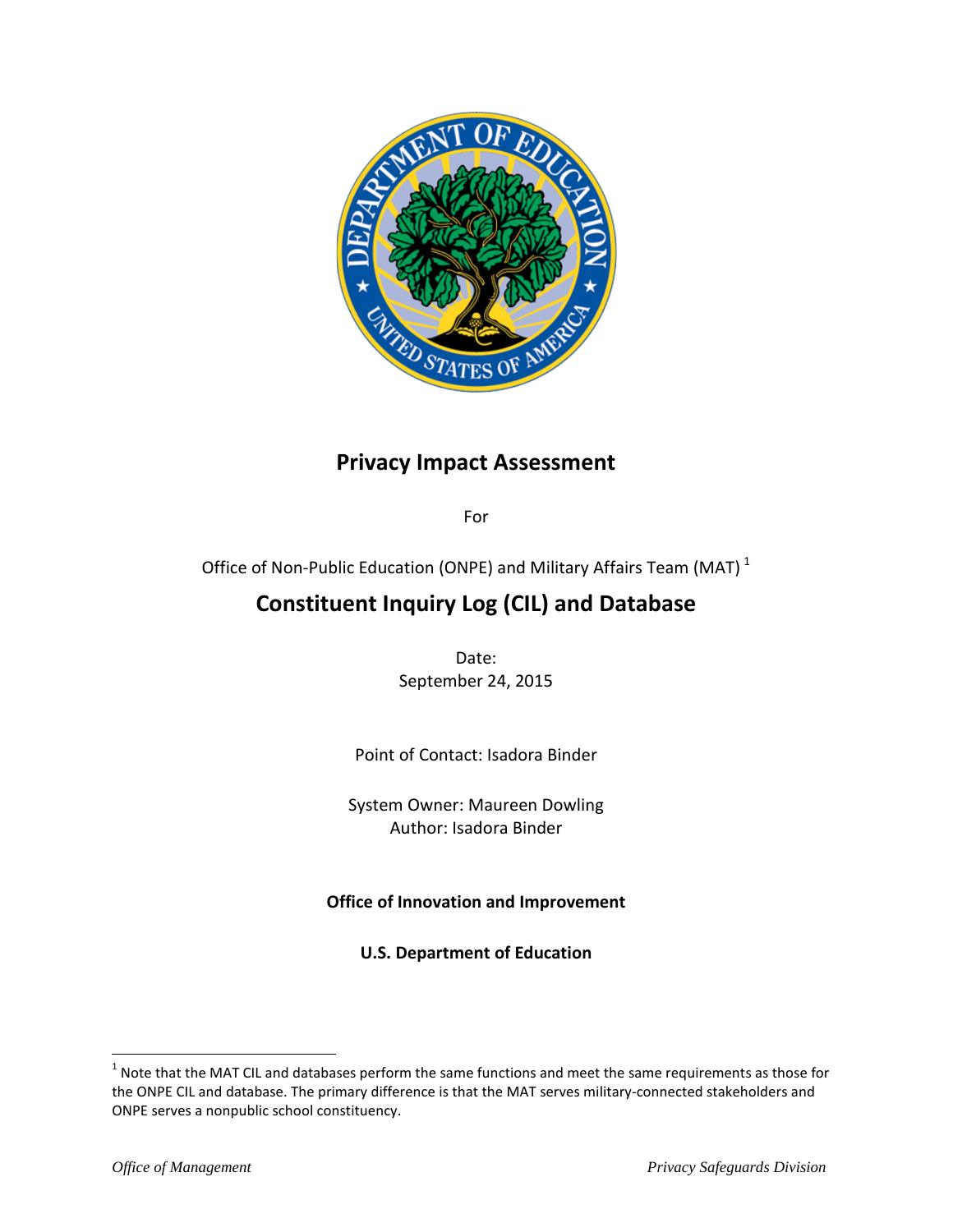

**1. System Information**. Describe the system - include system name, system acronym, and a description of the system, to include scope, purpose and major functions. Indicate whether the system is new or existing, and whether or not the PIA is new or being updated from a previous version; specify whether the system is 'agency' or 'contractor.

# **ONPE CIL**

ED's Office of Non-Public Education (ONPE) is updating its Constituent Inquiry Log (CIL) in Microsoft Access for team (only) use. The CIL serves as a searchable information repository of inquiries and their responses for staff knowledge management, a tool for staff to track their own individual progress on inquiry closeout, and a source to inform staff on inquiry trends that require technical assistance.

The current CIL catalogs the following categories: Contact type, assigned to, category, subcategory, inquiry subject, initial notes, affiliation, interested party, date of receipt, date of final resolution, city/county, states/territories, and response.

The updated CIL enables staff to add attachments—including inquiries, responses, and associated documents—as searchable resources as well as track employee progress on inquiry closeouts. Also, staff can enter organization name, point of contact, email, and telephone number to manage inquiry closeout. Staff accesses this information in the CIL by doing a search for organizations or outstanding inquiries and reviewing such entries. In addition, staff may run reports to inform technical assistance efforts.

## **ONPE Database**

ONPE maintains a contact list in Microsoft Access for team (only) use to efficiently and effectively contact stakeholders and distribute information regarding ED grants, programs, initiatives, policies, and events such as the annual Private School Leadership Conference to ONPE constituents. ONPE adds contacts as new relationships develop or when personnel change at organizations listed in the database.

In general stakeholders provide contact information (business cards, for example) at meetings/events or by email or their contact information is in the public domain. Constituents include, but are not limited to, associations, government agencies, leaders of organizations, school personnel, and parents. The current database includes the following categories: Name, job title, other role, telephone number, email, organization, organization website, organization acronym, pertinent notes and address.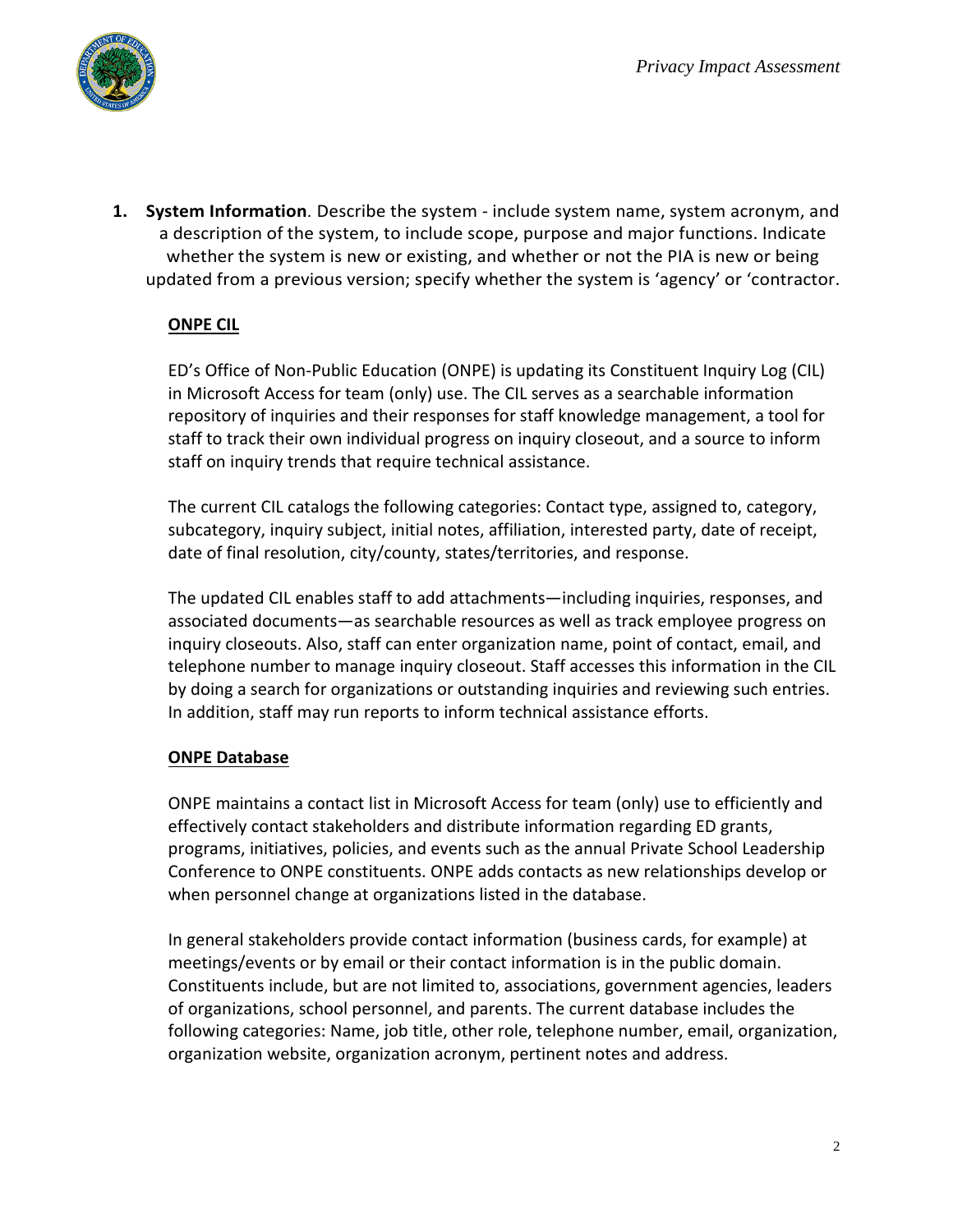

**2. Legal Authority.** Cite the legal authority to collect and use this data. What specific legal authorities, arrangements, and/or agreements regulate the collection of information?

# **ONPE CIL**

The Congress declared that the establishment of a Department of Education is in the public interest to encourage increased involvement of the public, parents, and students in federal education programs per 20 U.S.C. 3402 (3). Communication and outreach are essential to encouraging involvement in federal education programs. ONPE's data collection informs its communication and outreach efforts. ED has authority through 20 U.S.C. Section 3412(e) (2) to perform public information functions and disseminate useful information about education issues and related opportunities to students, parents, and communities through the use of the latest technologies. This is an inherently governmental function. According to the OMB Circular number A-130 Revised government information is seen as a "national resource."

# **ONPE Database**

The Congress declared that the establishment of a Department of Education is in the public interest to encourage increased involvement of the public, parents, and students in federal education programs per 20 U.S.C. 3402 (3). Communication and outreach are essential to encouraging involvement in federal education programs. ONPE's data collection informs its communication and outreach efforts. ED has authority through 20 U.S.C. Section 3412(e) (2) to perform public information functions and disseminate useful information about education issues and related opportunities to students, parents, and communities through the use of the latest technologies. This is an inherently governmental function. According to the OMB Circular number A-130 Revised government information is seen as a "national resource."

**3. Characterization of the Information.** What elements of personally identifiable information (PII) are collected and maintained by the system (e.g., name, social security number, date of birth, address, phone number)? What are the sources of information (e.g., student, teacher, employee, university)? How is the information collected (website, paper form, on-line form)? Is the information used to link or crossreference multiple databases?

# **ONPE CIL**

Staff may enter the following personally identifiable information, to the extent provided, in the CIL: Organization name, point of contact, email, and telephone number. Staff collects this information from constituents' emails and telephone voicemails. Constituents include, but are not limited to, associations, government agencies, leaders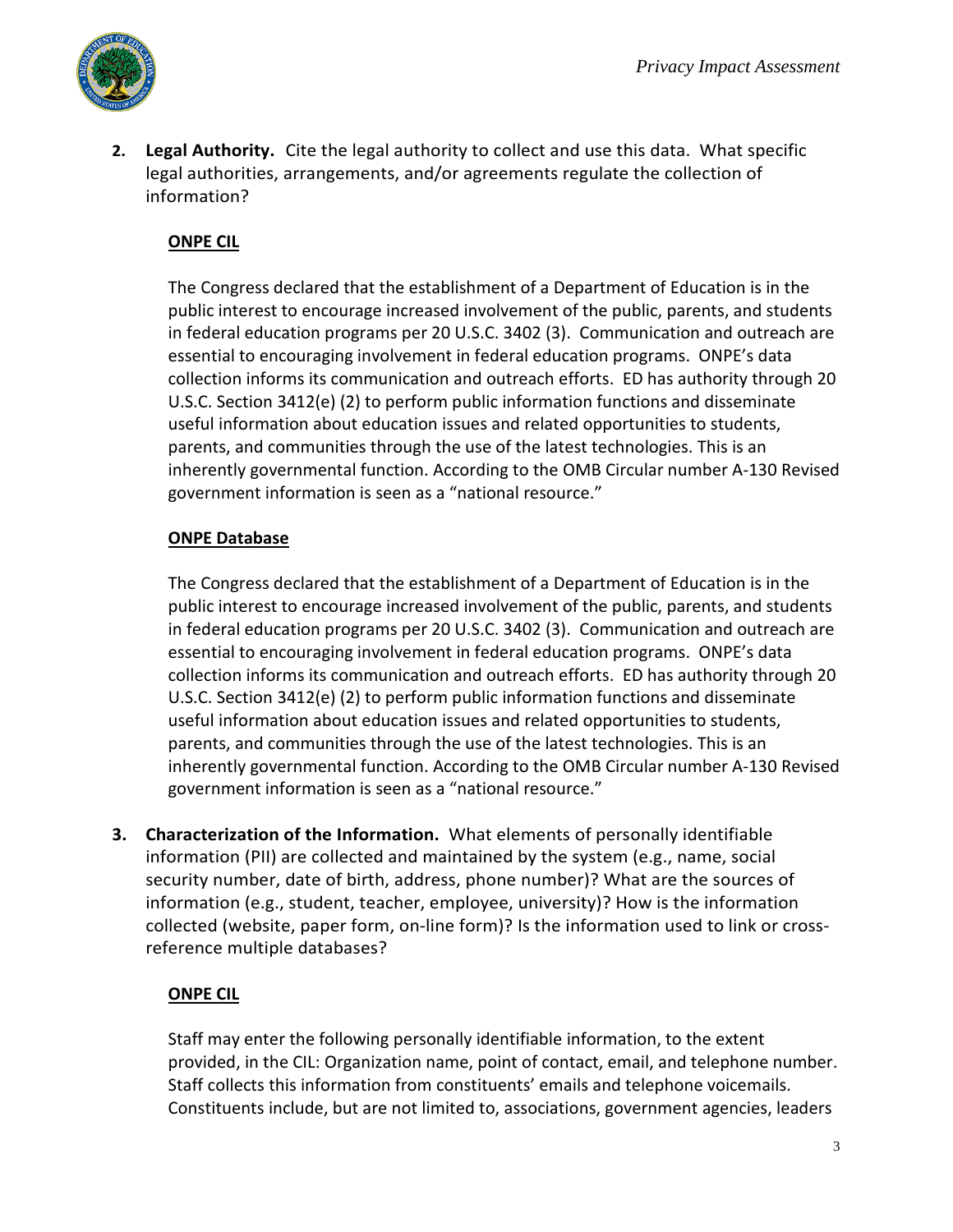

of organizations, school personnel, and parents. The information is not used to link or cross-reference multiple databases.

## **ONPE Database**

The database includes the following personally identifiable information: Organization, name, telephone number, email, and address. ONPE adds contacts as new relationships develop or when personnel change at organizations listed in the database. In general stakeholders provide contact information (business cards, for example) at meetings/events or by email or their contact information is in the public domain. Constituents include, but are not limited to associations, government agencies, leaders of organizations, school personnel, and parents. The information is not used to link or cross-reference multiple databases.

**4. Why is the information collected?** How is this information necessary to the mission of the program, or contributes to a necessary agency activity? Given the amount and any type of data collected, discuss the privacy risks (internally and/or externally) identified and how they were mitigated.

## **ONPE CIL**

ONPE requires a tool to inform current and new staff of responses to inquiries for the purpose of knowledge management, to help staff manage their individual progress on inquiry closeout, and to track trends to inform technical assistance. This information allows ONPE to build internal knowledge and capacity to address inquiries, help make the inquiry response process more efficient, and guide the outreach activities so that ONPE can serve its customers effectively. Although there is a small privacy risk in collecting this data compared to not collecting it, this risk has been properly mitigated with security and data handling measures as discussed below.

# **ONPE Database**

As the Department's liaison to the nonpublic school community, ONPE requires a contact list to contact stakeholders and distribute information regarding ED grants, programs, initiatives, or policies to constituents efficiently and effectively. This is part of ONPE's overall communications strategy that includes email messages and pertinent announcements to serve its customers. Although there is a small privacy risk in collecting this data compared to not collecting it, this risk has been properly mitigated with security and data handling measures as discussed below and individuals can ask to be removed from the list at any time.

**5. Social Security Number (SSN).** If an SSN is collected and used, describe the purpose of the collection, the type of use, and any disclosures. Also specify any alternatives that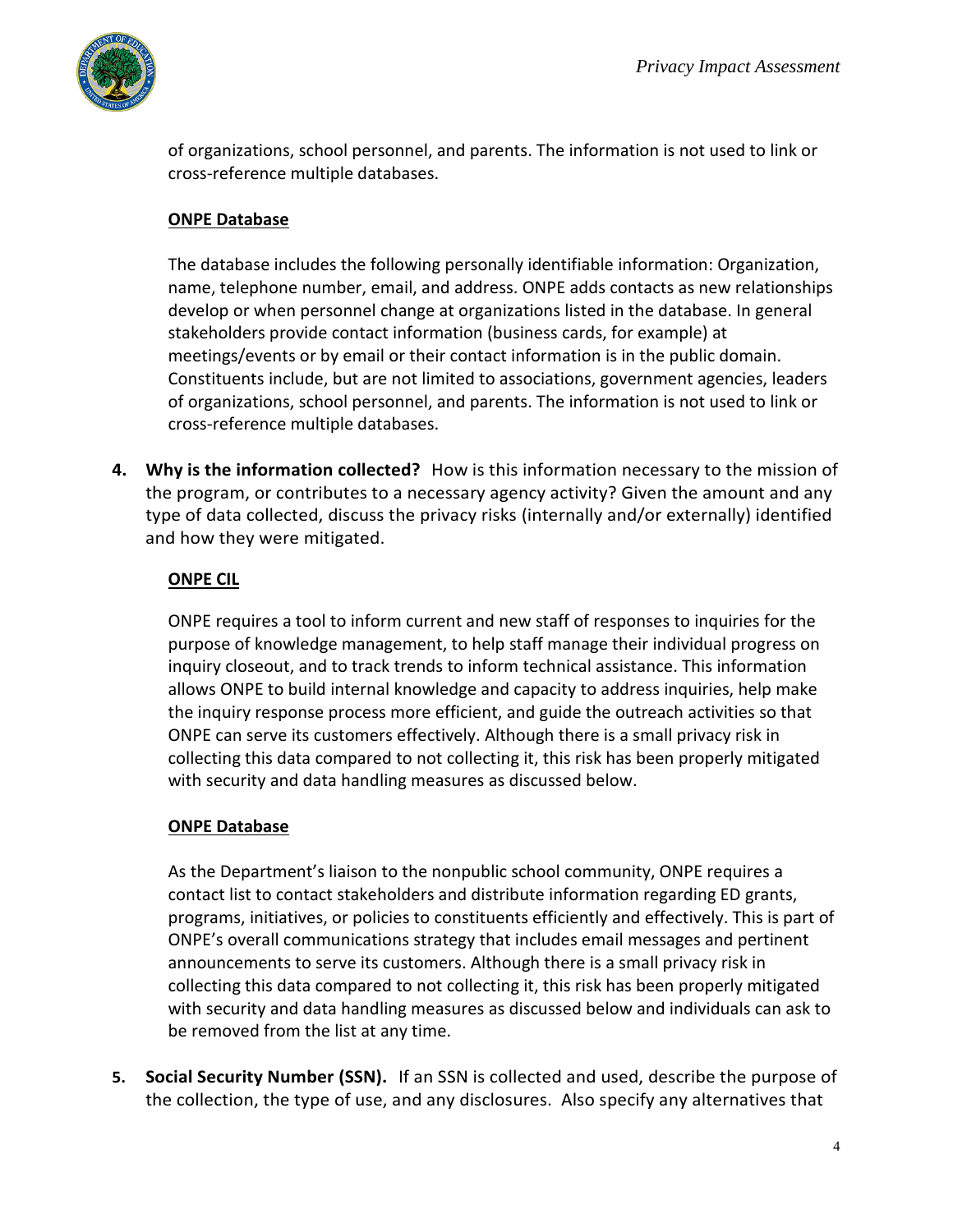

you considered, and why the alternative was not selected. If system collects SSN, the PIA will require a signature by the Assistant Secretary. If no SSN is collected, no signature is required.

## **ONPE CIL**

No Social Security Numbers are collected.

## **ONPE Database**

No Social Security Numbers are collected.

**6. Uses of the Information.** What is the intended use of the information? How will the information be used? Describe all internal and/or external uses of the information. What types of methods are used to analyze the data? Explain how the information is used, if the system uses commercial information, publicly available information, or information from other Federal agency databases.

## **ONPE CIL**

The purpose for the ONPE CIL is to provide a knowledge management tool to inform current and new staff of responses to inquiries, to help staff manage their individual progress on inquiry closeout, and to track trends to inform technical assistance. Staff collects this personally identifiable information from constituents' emails as well as telephone calls and voicemails. The information is used by ONPE staff only to build internal knowledge and capacity to address inquiries, to help make the inquiry response process more efficient, and to guide the outreach activities so that ONPE can serve its customers.

## **ONPE Database**

The purpose for the ONPE Database is to collect and maintain a contact list to communicate with stakeholders and distribute information regarding ED grants, programs, initiatives, policies, and events to constituents efficiently and effectively. The information is used by ONPE staff only as part of ONPE's overall communications strategy. The only publically available information that this system may utilize is contact information for stakeholders from associations, government, and schools documented on organizational websites. These contacts are treated like any other contact within the database. Overall the database enables ONPE to reach a broad audience that it would be unable to reach any other way and provides opportunities for interactive communication.

**7. Internal Sharing and Disclosure.** With which internal ED organizations will the information be shared? What information is shared? For what purpose is the information shared?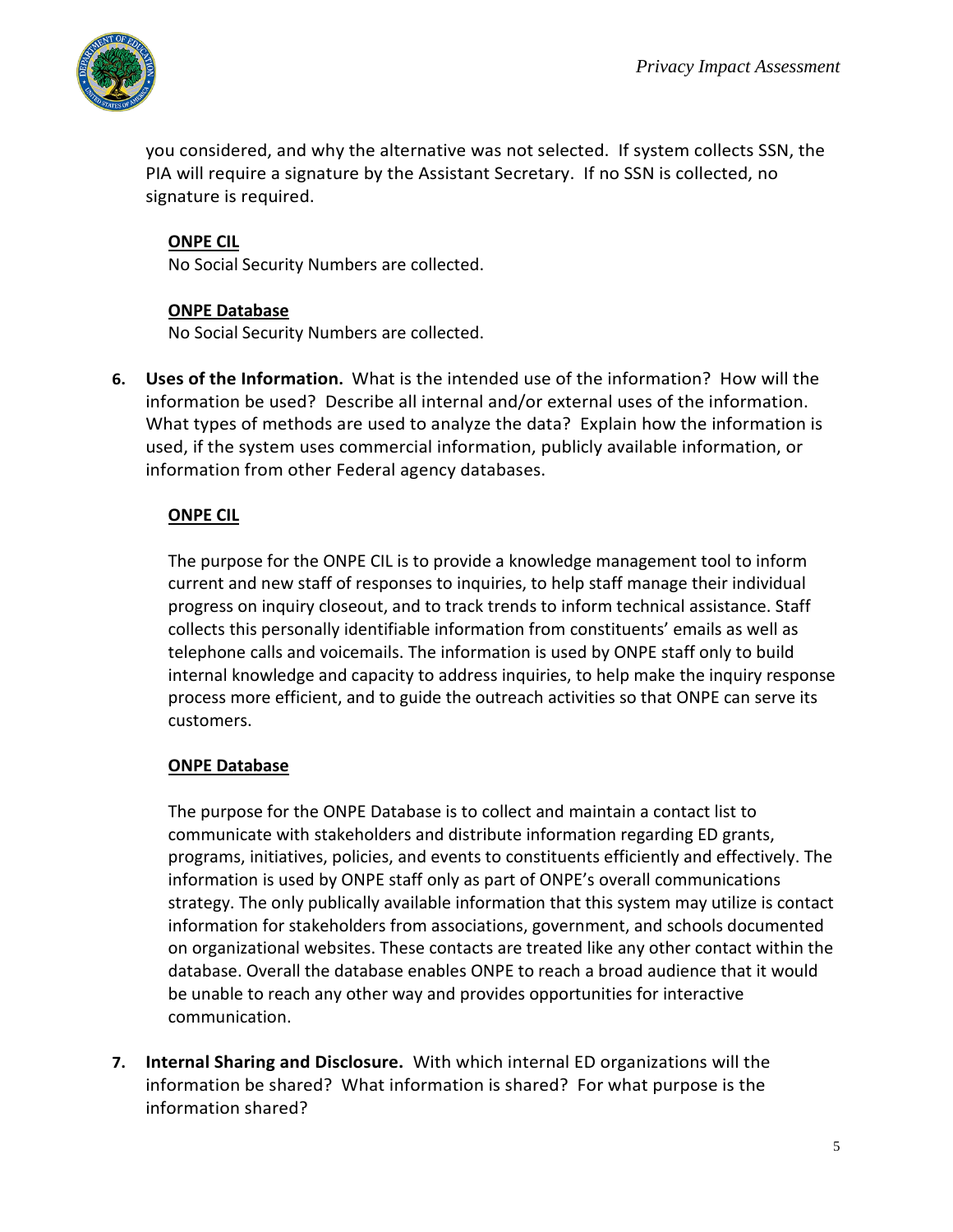

## **ONPE CIL**

While the CIL is an internal tool for the ONPE team, ONPE may share CIL information/reports with ED staff to help serve its stakeholders more efficiently and effectively. Generally, ONPE has no need to share personally identifiable information from the CIL.

# **ONPE Database**

ONPE may share database information within ED and its logistics contractor for the purposes of disseminating information to these constituents. Personally identifiable information shared may include organization, address, email, and telephone number. This information is shared internally on a need-to-know basis.

**8. External Sharing and Disclosure.** With what external entity will the information be shared (e.g., another agency for a specified programmatic purpose)? What information is shared? For what purpose is the information shared? How is the information shared outside of the Department? Is the sharing pursuant to a Computer Matching Agreement (CMA), Memorandum of Understanding or other type of approved sharing agreement with another agency?

# **ONPE CIL**

Data from the ONPE CIL is not distributed outside of the Department.

## **ONPE Database**

Constituent contact information from the ONPE Database is shared with the public only with the approval of the individual whose personal information ONPE has collected. For example, if a national private school organization leader contacts ONPE to request contact information for a stakeholder, ONPE will only provide the contact information with permission from the stakeholder.

**9. Notice.** Is notice provided to the individual prior to collection of their information (e.g., a posted Privacy Notice)? What opportunities do individuals have to decline to provide information (where providing the information is voluntary) or to consent to particular uses of the information (other than required or authorized uses), and how individuals can grant consent?

# **ONPE CIL**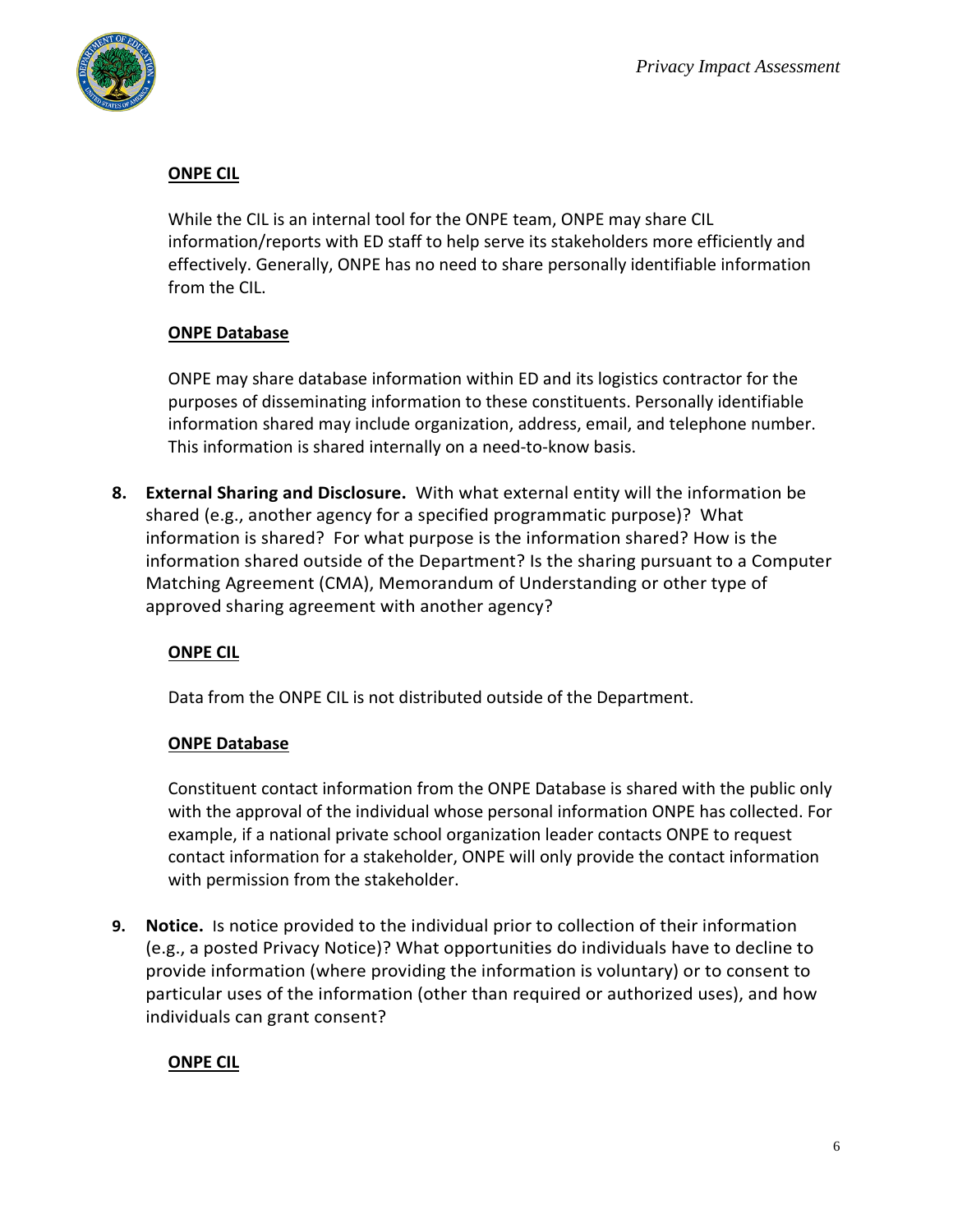

ONPE does not provide notification to constituents submitting an inquiry that their inquiry, response, and personally identifiable information may be collected.

## **ONPE Database**

ONPE adds constituents to the contact list if they provide contact information or if they are leaders in the field and their information is in the public domain. ONPE does not provide notification to constituents that their personally identifiable information may be collected.

**10. Web Addresses**. List the web addresses (known or planned) that have a Privacy Notice.

## **ONPE CIL**

Not Applicable

#### **ONPE Database**

Not Applicable. ONPE enters a new stakeholder into the database at its discretion.

**11. Security.** What administrative, technical, and physical security safeguards are in place to protect the PII? Examples include: monitoring, auditing, authentication, firewalls, etc. Has a C&A been completed? Is the system compliant with any federal security requirements?

## **ONPE CIL**

The CIL is stored on the ONPE K drive, to which only ONPE staff has access. ED has established the following controls for protecting personally identifiable information. All physical access to Department sites is controlled and monitored at all times by security personnel who ensure that anyone entering the building has a badge. The computer systems employed by ED offer a high degree of resistance to tampering and circumvention. The Department uses special software programs for monitoring network traffic to identify unauthorized attempts to upload or change information, or otherwise to cause damage to this government computer system. These programs collect information that could help ED identify someone attempting to tamper with the website. All ED computers require a username and password to log in. Because the CIL is stored on ED computers, the firewalls and safeguards that protect ED data will protect the CIL's content.

## **ONPE Database**

The Database is stored on the ONPE K drive, to which only ONPE staff has access. ED has established the following controls for protecting personally identifiable information. All